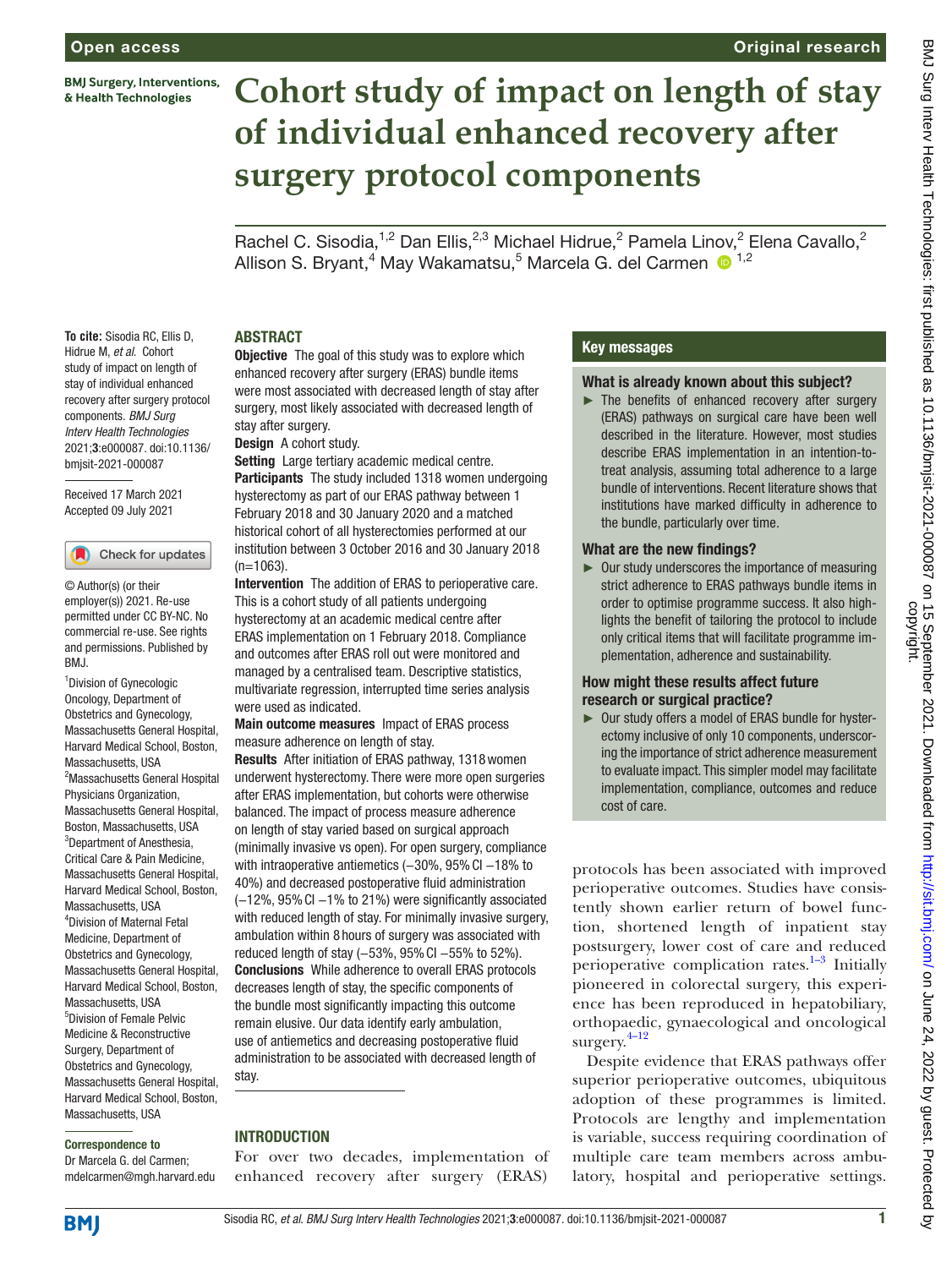Barriers to implementation include resistance to change, limited resources and funding, and high staff turnover.<sup>13-15</sup> Implementation of lengthy protocols is difficult; dozens of care personnel have to perform exactly to specification, and failure to comply by even an individual can compromise the effort in its entirety. Recent studies have shown that centres must be compliant with more than 70% of the bundle to see the benefits.<sup>[13 16 17](#page-7-2)</sup> Data show that even ERAS centres with demonstrated success in obtaining high compliance have difficulty sustaining high performance over time. In a retrospective audit of 10 of the highest performing ERAS hospitals in the Netherlands (compliance rates ranging of 64%–87% within first year after ERAS launch) at 3years after launch, compliance had dropped to  $56\% - 73\%$  overall (p<0.01) with particularly poor compliance with postoperative measures such as early ambulation.<sup>18</sup>

Physicians, nurses and hospital systems have fixed resources and time. Implementation science validates that reduction in real and perceived complexity improves the likelihood that an intervention will succeed.<sup>19</sup> A better understanding of which components of the bundle are most important would enhance ERAS programmes adoption and maintenance. The goal of this study was to assess which components of the ERAS bundle are most important for reducing hospital length of stay (LOS) within a comprehensive ERAS programme involving all hysterectomies at a large academic centre. We specifically designed an ERAS bundle inclusive of components deemed to be critical in improving outcome after hysterectomy and measured adherence to each component to evaluate its impact on LOS. Patients were exposed to the 10-item ERAS bundle, with the following outcomes measured: surgical site infection, unplanned intensive care unit admission, LOS, anastomotic leak, readmission. We hypothesised that a more tailored ERAS protocol would result in increased adherence and reduce LOS.

#### **METHODS**

#### Implementation of ERAS Pathway

In 2017, the Massachusetts General Performance and Improvement organisation, the Department of Surgery and the Department of Obstetrics and Gynaecology launched an institution-wide ERAS pathway. Dedicated infrastructure to support this effort included a project manager, staff training (ambulatory staff, surgeons, nurses, anaesthesia, perioperative and postoperative teams), design of a real-time dashboard for assessment of performance on both processes and outcomes, quarterly reporting of individual performance and variation to all surgeons and monthly multidisciplinary workgroup meetings for each surgical procedure implementing ERAS, including nurses, anaesthesiologists, surgeons, administrators and office/perioperative area staff. Patient education kits, preoperative carbohydrate drinks and preoperative surgical washes (chlorhexidine) were packaged and delivered to surgeons' offices for distribution to patients. In addition, new surgical order sets reflecting

BMJ Surg Interv Health Technologies: first published as 10.1136/bmjsit-2021-000087 on 15 September 2021. Downloaded from http://sit.bmj.com/ on June 24, 2022 by guest. Protected by<br>copyright. BMJ Surg Interv Health Technologies: first published as 10.1136/bmjsit-2021-000087 on 15 September 2021. Downloaded from <http://sit.bmj.com/> on June 24, 2022 by guest. Protected by

ERAS pathways replaced previous ones in the electronic health record (EHR) and were default choices for ERAS procedures.

Effective 1 February 2018, all hysterectomies performed at our institution were expected to be performed under the ERAS pathway. Prior to systematic implementation, only some clinicians implemented various ERAS processes at their discretion. Inclusion criteria included all elective total hysterectomies, including for non-cancer and cancer indications, and surgeries in which hysterectomy was performed concomitant to other procedures (prolapse repair or suspension, cancer staging procedures, debulking, exenteration and cosurgical procedures performed with other services). Laparoscopic and vaginal hysterectomies, as well as hysterectomies performed via laparotomy, were included. Using Current Procedural Terminology (CPT) code data, procedures were grouped into four categories for reporting and analysis: vaginal hysterectomy, laparoscopic hysterectomy, open hysterectomy (non-debulking) and open debulking. Unplanned surgeries (emergent and urgent) were excluded as well as hysterectomies performed after gravid delivery. To assess change in practice and outcomes over time for both reporting and analysis, the ERAS cohort was compared with a cohort of all previous hysterectomies (using aforementioned criteria) performed at the Massachusetts General Hospital between 2016 and 2018.

#### Components of ERas pathway

In order to increase compliance and facilitate reporting, the ERAS hysterectomy pathway was designed to be (1) concordant with previously published protocols and (2) consistent with other protocols across our institution.<sup>8 20-24</sup> The protocol was segmented into preoperative, perioperative, and postoperative portions and was inclusive of 10 items.

#### Preoperative phase

Patients underwent usual preoperative screening with anaesthesiology, and, if indicated, were counselled in tobacco and alcohol cessation. Ambulatory nursing staff educated patients on the ERAS pathway and its goals including expectations (early ambulation and early removal of drains or Foley catheter, if applicable). Patients received an education packet and checklist. All patients were provided with chlorhexidine wash (Hibiclens) and instructed to use it daily starting 2days preoperatively and the morning of procedure. Patients were also instructed to stop solid foods and opaque liquids after midnight the evening before surgery, and to initiate carbohydrate loading with carbohydrate-rich drinks  $(\geq 45 \text{ g of complex})$ carbohydrate in 400 cc of isotonic fluid, for example, 24 oz of Clearfast or if unavailable, 20 oz of Gatorade). Patients were instructed to consume these drinks before bedtime, the evening before surgery, and 2–4hours prior to surgery, and encouraged to liberally consume other clear liquids on the morning of surgery.

Patients at risk for colonic resection (all patients undergoing debulking surgery) underwent combined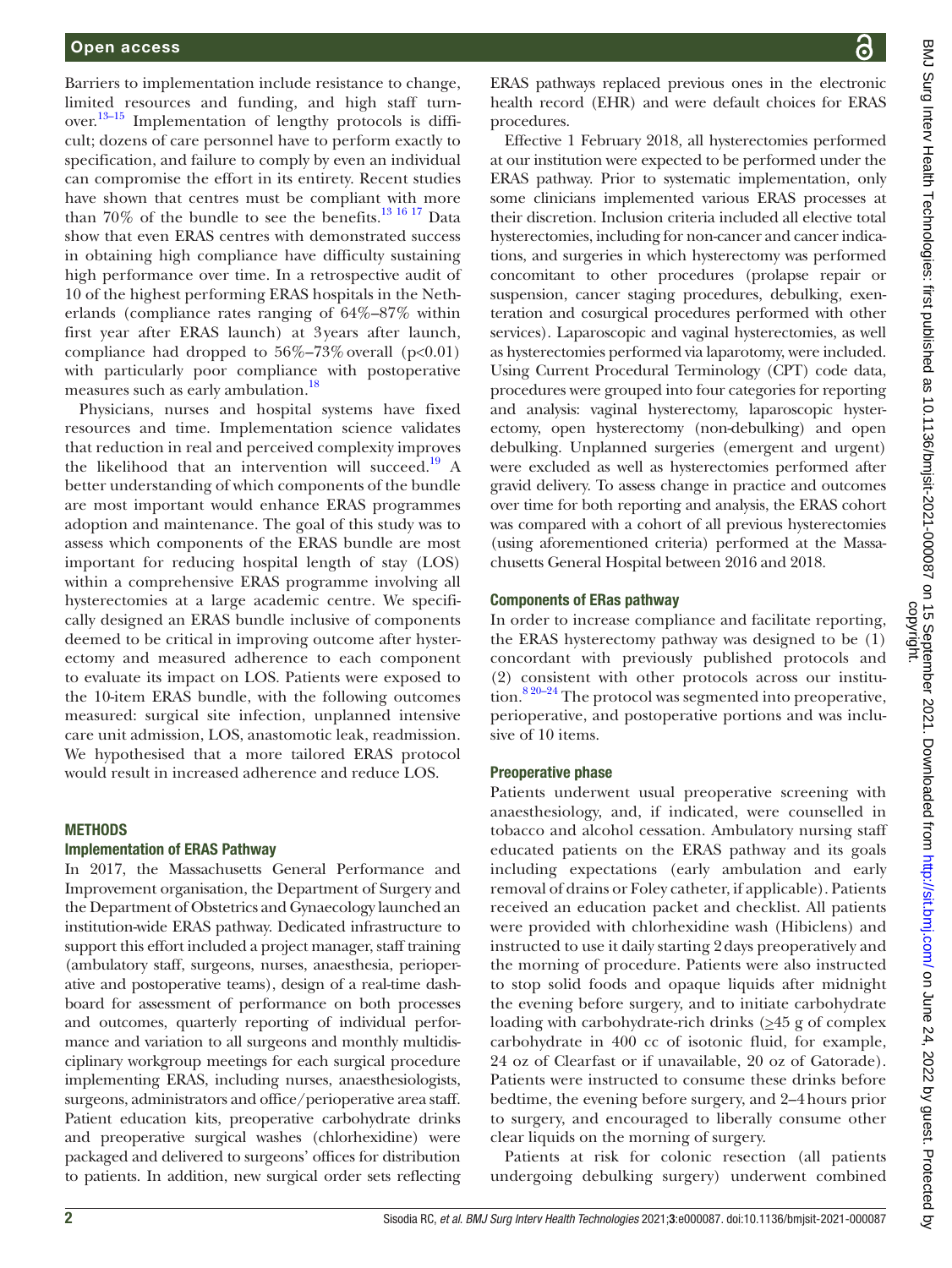mechanical bowel prep with oral antibiotics per the American Society of Colon and Rectal Surgeon's Guidelines and the American College of Surgeons and Surgical Infection Society Guidelines.<sup>25</sup> 26

## Perioperative phase

Prophylactic antibiotics and venous thromboembolic event (VTE) were administered per protocol. Unless contraindicated, oral acetaminophen (650–1000 mg, based on age and comorbidity) and celecoxib (400mg) were administered prior to surgery. Two or more antiemetics to prevent postoperative nausea and vomiting, and multimodal analgesia were also administered. Regional anaesthesia (epidural, transversus abdominus plane block, rectus sheath block) were used in addition to general anaesthesia for open cases. The intraoperative fluid goal was a net zero fluid balance while maintaining a urine output of at least 0.2mg/kg/hour. Patients were warmed throughout surgery. In cases inclusive of colonic resection, a wound protector was used prior to division of the colon. All open cases used a separate closing instrument tray, and gowns and gloves were changed prior to closure of the abdominal wall. The protocol did not permit routine use of nasogastric tube and abdominal drains. Foley catheters were removed prior to leaving the operating room, or for urogynaecological procedures, via backfill trial of void on postoperative day 0 or 1.

# Postoperative phase

Unless contraindicated, patients were written for clear liquids in the recovery room and subsequent full diet. All patients were written to be out of bed to chair or ambulate within 8hours of presentation to recovery room, and all meals were to be taken out of bed. Intravenous fluids were written at 0.5 cc/kg/hour, and were discontinued as soon as possible. All patients were written for standing acetaminophen and/or non-steroidal anti-inflammatory drugs, unless contraindicated. First line opioids, if indicated, were oral oxycodone and tramadol. Intravenous opioids were only used for rescue. Patients with an epidural in place underwent a backfill trial of void at time of Foley removal on postoperative day one. If the voiding trial was unsuccessful, a Foley was replaced until the epidural was removed.

# Assessing Compliance with eras pathway

In order to optimise pathway adherence and streamline reporting, our central team selected ten key ERAS process measures from various care points in the patient's surgical journey ([table](#page-2-0) 1). A case was marked as compliant with that portion of the bundle if the requested criterion was met, as outlined in the ERAS bundle. Compliance data were generated from documentation and timestamps within the EHR which was pulled from the enterprise data warehouse and ultimately run through coded algorithms which assessed compliance. Failure to comply with the measure as documented in [table](#page-2-0) 1, modifications to the

 $\mathbf{\overline{u}}$ 

| 3MJ Surg Interv Health Technologies: first published as 10.1136/bmjsit-2021-000087 on 15 September 2021. Dow |
|--------------------------------------------------------------------------------------------------------------|
|                                                                                                              |
|                                                                                                              |
|                                                                                                              |
|                                                                                                              |
|                                                                                                              |
|                                                                                                              |
|                                                                                                              |
|                                                                                                              |
|                                                                                                              |
|                                                                                                              |
|                                                                                                              |
|                                                                                                              |
|                                                                                                              |
|                                                                                                              |
|                                                                                                              |
|                                                                                                              |
|                                                                                                              |
|                                                                                                              |
|                                                                                                              |
|                                                                                                              |
|                                                                                                              |
|                                                                                                              |
|                                                                                                              |
|                                                                                                              |
|                                                                                                              |
|                                                                                                              |
|                                                                                                              |
|                                                                                                              |
|                                                                                                              |
|                                                                                                              |
|                                                                                                              |
|                                                                                                              |
|                                                                                                              |
|                                                                                                              |
|                                                                                                              |
|                                                                                                              |
|                                                                                                              |
|                                                                                                              |
|                                                                                                              |
|                                                                                                              |
|                                                                                                              |
|                                                                                                              |
|                                                                                                              |
|                                                                                                              |
|                                                                                                              |
|                                                                                                              |
|                                                                                                              |
|                                                                                                              |
|                                                                                                              |
|                                                                                                              |
|                                                                                                              |
|                                                                                                              |

<span id="page-2-0"></span>Table 1 Key process metrics for reporting eras pathway compliance Metric **Criteria for compliance** Preoperative phase 1. Bowel preparation If patient is undergoing debulking,

|  | 1. Bowel preparation                     | If patient is undergoing debulking,<br>were they administered mechanical<br>bowel prep and oral antibiotics?<br>All other patients: Was no bowel<br>prep administered? |
|--|------------------------------------------|------------------------------------------------------------------------------------------------------------------------------------------------------------------------|
|  | 2. Preoperative<br>nutrition             | Did the patient drink one of the<br>approved preoperative carbohydrate<br>drinks on the morning of surgery?                                                            |
|  | 3. Preoperative site<br>prep:            | Did the patient use chlorhexidine<br>wash at least once preoperatively?<br>(exclude vaginal hysterectomy)                                                              |
|  | 4. Preemptive non-<br>opioid analgesia   | Did the patient receive preoperative<br>acetaminophen or celecoxib?                                                                                                    |
|  | <b>Perioperative phase</b>               |                                                                                                                                                                        |
|  | 5. Intraoperative<br>antiemetics         | Did the patient receive two or more<br>antiemetics?                                                                                                                    |
|  | 6. Intraoperative fluid<br>management:   | Did the patient receive $\leq$ 4 mL/<br>kg/hour of crystalloid/colloid<br>intraoperatively?                                                                            |
|  | 7. Wound protector<br>use                | If the colon was divided, was a<br>wound protector used?                                                                                                               |
|  | <b>Postoperative phase</b>               |                                                                                                                                                                        |
|  | 8. Postoperative<br>analgesia            | Did patient receive non-<br>opioid analgesics (Ketorolac,<br>acetaminophen, NSAIDS) at least<br>once within 24 hours?                                                  |
|  | 9. Postoperative fluid<br>management     | Did patients receive ≤1 mg/kg/hour<br>of intravenous fluids for the first 48<br>hours postoperatively (average)?                                                       |
|  | 10. Early<br>postoperative<br>ambulation | Did the nurse document that the<br>patient was out of bed to chair<br>or ambulating within 8 hours after<br>surgery?                                                   |
|  |                                          |                                                                                                                                                                        |

NSAID, non-steroidal anti-inflammatory.

measure, and absence of documentation were all marked as non-compliant.

# Data collection and statistical analysis

For the cohort of patients who had surgery after ERAS implementation (1 February 2018), key demographic variables (ex: age, body mass index, BMI, American Society of Anaesthesia, ASA class), surgical information (surgeon, type of surgery, procedures in addition to hysterectomy), compliance with ERAS pathway measures and traditional postoperative outcomes of interest (surgical site infection, unplanned intensive care unit admission, LOS, anastomotic leak, readmission) were gathered prospectively. The following BMI categories were analysed: Normal (BMI 18.5 to <25 kg/m<sup>2</sup>); overweight (BMI 25 to <30 kg/  $\text{m}^2$ ) and obese (BMI 30 kg/m<sup>2</sup> or higher).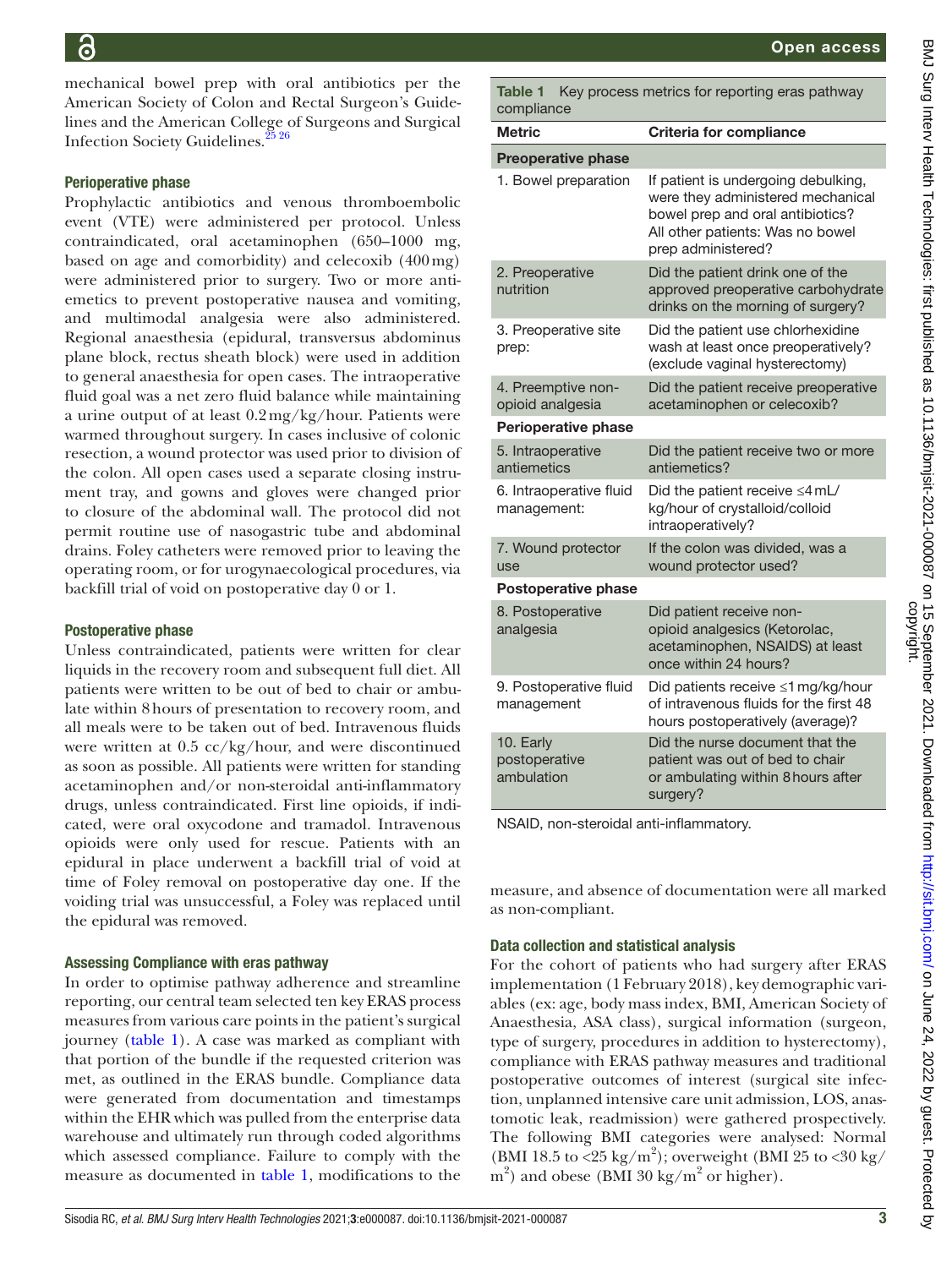For the comparative group of patients pre-ERAS intervention (3 October 2016–30 January 2018), data were retrospectively collected via coded algorithms which pulled from the enterprise data warehouse. For variables difficult to assess by coding, such as use of wound protector, additional manual chart reviews were performed by ERAS-trained personnel. Though the use of wound protector for colonic division at time of hysterectomy was recorded, only debulking with colonic resection was eligible for this metric so we removed it from the analysis.

Standard descriptive statistics were used to characterise the pre-ERAS and post-ERAS implementation samples and  $\chi^2$  test was used to compare characteristics of patients between the two samples. Since sample size for some of the procedures was small, we group them into two categories: minimally invasive surgery (laparoscopic and vaginal) and open surgery (debulking surgery and open abdominal hysterectomy). To assess the impact of ERAS implementation on LOS, interrupted time series analysis was used to disentangle the impact of the intervention from temporal changes in LOS. Specifically, we adjusted for the ERAS intervention and secular trends. Since the distribution of patients by age group, procedure type, procedure day (weekend vs weekday) and ASA category differ between the pre-ERAS and post-ERAS implementation samples, we also controlled for these differences in the interrupted time series model. Finally, we used the Durbin-Watson d statistic to test for autocorrelation in the data.

Next, we used multivariate regression model to assess the impact of individual ERAS metrics on LOS. For this analysis, the association of compliance with ERAS process measure is assessed regardless of whether the procedure was performed before or after the ERAS initiative. Covariates included the nine process measures, type of surgery, ASA class, age, having diabetic, procedure day (weekend vs weekday) and surgery year. Because the impact of a process measure on LOS depends on type of surgery, we used separate regression for each surgery type. Finally, since distribution of LOS is skewed, we specified a generalised linear model with gamma distribution and log link. A p<0.05 was used to establish statistical significance and regression results are reported as rate ratio. All statistical analyses were performed using SAS V.9.4 (SAS Institute).

#### RESULTS

Between 1 February 2018 and 30 January 2020, 1318women underwent hysterectomy as part of our ERAS pathway. This cohort was compared with a matched historical cohort of all hysterectomies performed at our institution between 3 October 2016 and 30 January 2018 (n=1063). The cohort after ERAS implementation included more debulking surgeries and open hysterectomies, fewer procedures on weekends and was more likely to have ASA class missing, but there were no other significant differences between the two groups [\(table](#page-3-0) 2).

<span id="page-3-0"></span>

| <b>Table 2</b> Patientcharacteristics, pre-ERAS and post-ERAS implementation |                            |                             |          |  |  |
|------------------------------------------------------------------------------|----------------------------|-----------------------------|----------|--|--|
| Covariate                                                                    | Preimplementation (N=1063) | Postimplementation (N=1318) | P value  |  |  |
| Age group                                                                    |                            |                             | 0.0500   |  |  |
| $\leq$ 45 years                                                              | 302 (28.4)                 | 380 (28.8)                  |          |  |  |
| 46-65 years                                                                  | 538 (50.6)                 | 611 (46.4)                  |          |  |  |
| >65 years                                                                    | 223 (21.0)                 | 327 (24.8)                  |          |  |  |
| Procedure day                                                                |                            |                             | 0.033    |  |  |
| Weekdays                                                                     | 1021 (96.0)                | 1286 (97.6)                 |          |  |  |
| Weekends                                                                     | 42(4.0)                    | 32(2.4)                     |          |  |  |
| Procedure type                                                               |                            |                             | 0.009    |  |  |
| Minimally invasive                                                           | 953 (89.6)                 | 1135 (86.1)                 |          |  |  |
| Open                                                                         | 110 (10.4)                 | 183 (13.9)                  |          |  |  |
| <b>ASA</b> category                                                          |                            |                             | < 0.0001 |  |  |
| Healthy                                                                      | 92(8.7)                    | 89 (6.7)                    |          |  |  |
| <b>Mild</b>                                                                  | 713 (67.1)                 | 788 (59.8)                  |          |  |  |
| Sever                                                                        | 189 (17.8)                 | 255 (19.4)                  |          |  |  |
| Missing                                                                      | 69 (6.5)                   | 186 (14.1)                  |          |  |  |
| <b>BMI</b> category                                                          |                            |                             | 0.9396   |  |  |
| Normal (18.5 to <25)                                                         | 332 (31.2)                 | 408 (31.0)                  |          |  |  |
| Overweight (25 to <30)                                                       | 307 (28.9)                 | 375 (28.5)                  |          |  |  |
| Obese $(≥30)$                                                                | 424 (39.9)                 | 535 (40.6)                  |          |  |  |

ASA, American Society of Anesthesia; BMI, body mass index; ERAS, enhanced recovery after surgery.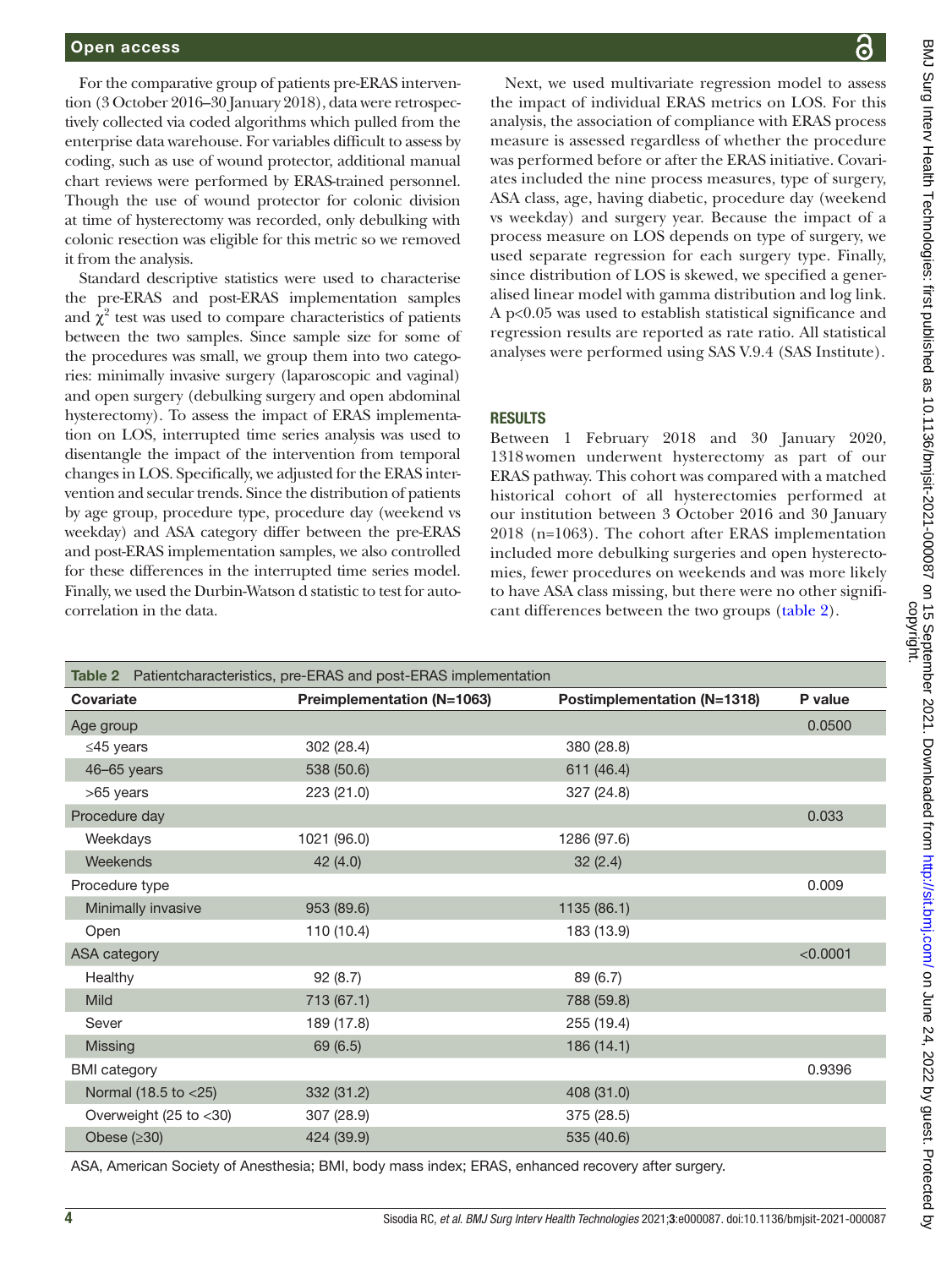

Figure 1 Compliancewith key surgical process metrics, before and after ERAS implementation. ERAS, enhanced recovery after surgery.

#### Assessing the impact of the eras initiative on Compliance

[Figure](#page-4-0) 1 shows how implementation of ERAS impacted key process metrics overall. The improvements, from the highest to the lowest, were as follows: consumption of a preoperative nutritional supplement/carbohydrate drink  $(+50.5, p<0.001\%)$ , administration of preoperative non-opioid analgesia (+41.5%, p<0.001), bowel preparation for appropriate patients  $(+31.1\% , p<0.001)$ , preop chlorhexidine wash  $(+29\%, p<0.001)$ , early postoperative mobilisation (+23.3%, p<0.001), intraop <4  $cc/kg/$ hour  $(+15.4\%, p<0.001)$ , postoperative fluids at a rate  $<$ 1 cc/kg/hour (+5.7%, p=0.002), postoperative analgesia  $(+2.1\%, p=0.301)$  and antiemetics  $(+1.2\%, p=0.263)$ .

Compliance rates and LOS per process measure differed by surgical approach. For minimally invasive procedures, compliance rate with preemptive analgesia and postoperative analgesia was 65.8% and 41.3%, respectively. In this group, compliance with intraoperative and postoperative fluid management was 41.3% and 20.9%, respectively. Adherence to preoperative carbohydrate load and use of preoperative Hibiclens occurred in 30.1% and 68.8% of these cases, respectively. Protocol-defined used of antiemetics was high, 92.8%. A documented 61.9% of these patients ambulated within 8hours of surgery, per protocol requirement.

Among patients undergoing open hysterectomy, preemptive analgesia and postoperative analgesia per protocol occurred 66.9% and 44.4% of the time, respectively. Compliance with intraoperative and postoperative

<span id="page-4-0"></span>fluid management was 19.5% and 57.0%, respectively. Patients undergoing open procedures adhered to the preoperative carbohydrate load at a rate of 40.3% and used Hibiclens pre-operatively 73.4% of the time. These patients were less likely to have protocol-based intraoperative antiemetics and timely ambulation, when compared with the patients undergoing minimally invasive hysterectomy, 89.4% and 12.6%, respectively.

## Assessing the Association of ERAS Initiative with LOS

[Figure](#page-5-0) 2 compares monthly average LOS before and after the intervention by procedure type and [table](#page-5-1) 3 presents results from interrupted time series analysis. Monthly LOS was declining before the initiative started (coef=−0.43, p=0.008) and the initiative was not associated with significant change in the level (coef=1.01, p=0.621) or trend (0.32. p=0.064) in LOS. The Durbin-Watson d test and residual plots indicated no significant autocorrelation in the data.

## Assessing the impact of individual ERAS process measures on LOS

[Table](#page-6-0) 4 shows multivariate regression analysis assessing the impact of individual process measures on LOS.

For minimally invasive procedure, compliance with early mobilisation was associated with reduced LOS). The administration of intraoperative  $\langle 4 \csc/kg/hr \rangle$  and postoperative <1cc/kg/hour were associated with increased LOS (−53%, 95%CI −52% to −55% and 4%, 95%CI 1% tpo 7%, respectively). For open procedure, the use of two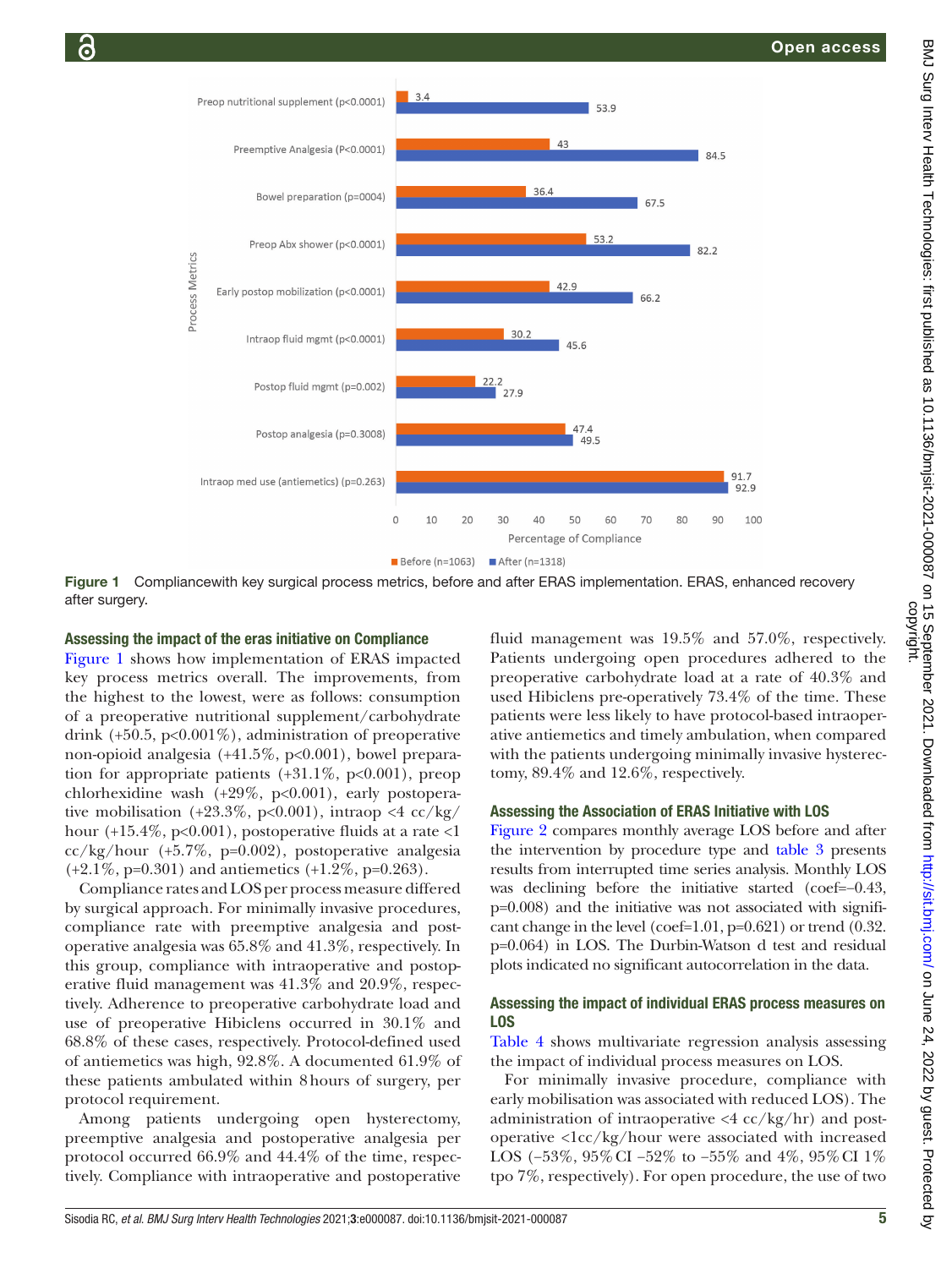

<span id="page-5-0"></span>Figure 2 Forest plot presentation of the association of process measures on length of stay (LOS).

or more intraoperative antiemetics (−30%, 95%CI −28% to −40%) and postoperative fluid administration of <1 cc/kg/hour (-12%, 95% CI -1% to -21%) were significantly associated with reduced LOS.

<span id="page-5-1"></span>

| <b>Table 3</b> Interrupted time series regression results<br>assessing the impact of ERAS on LOS* |                       |         |  |  |  |
|---------------------------------------------------------------------------------------------------|-----------------------|---------|--|--|--|
| <b>Covariates</b>                                                                                 | <b>Parameter (SE)</b> | P value |  |  |  |
| Intercept                                                                                         | 23.3(16.9)            | 0.178   |  |  |  |
| Average age                                                                                       | $-0.03(0.30)$         | 0.909   |  |  |  |
| Per cent open                                                                                     | 0.77(0.11)            | < 0.001 |  |  |  |
| Per cent weekend                                                                                  | 0.45(0.22)            | 0.054   |  |  |  |
| Per cent ASA mild                                                                                 | $-0.04(0.07)$         | 0.556   |  |  |  |
| Per cent ASA missing                                                                              | $-0.12(0.12)$         | 0.351   |  |  |  |
| <b>Baseline trend</b>                                                                             | $-0.43(0.15)$         | 0.008   |  |  |  |
| Level change after<br>intervention                                                                | 1.01(2.00)            | 0.621   |  |  |  |
| Trend change after<br>intervention                                                                | 0.32(0.17)            | 0.067   |  |  |  |
| Adjusted R-square                                                                                 | 0.71                  |         |  |  |  |

\*We modelled monthly average LOS as a function of trend (procedure month), intervention period (0, 1), and covariates where there was significant difference between the preintervention and postintervention samples (age, ASA rating and weekend). The data had 40 periods (months). ASA, American Society of Anesthesia; ERAS, enhanced recovery after surgery; LOS, length of stay.

# ဥ

# **DISCUSSION**

Despite the well-studied benefits of ERAS pathways on surgical care, widespread dissemination has remained a challenge due to the sweeping changes it makes in the infrastructure and processes of clinical care. Although some aspects (minimally invasive surgery where possible, limiting tubes, lines and drains) are largely considered standard of care, other measures (preoperative carbohydrate drinks, ambulation within 8hours after surgery) remain significant departures from routine clinical practices. The majority of the literature has described ERAS implementation in an intention-to-treat analysis, assuming total compliance. However, more recent literature shows that institutions have marked difficulty in adherence to the bundle, particularly over time. $13-18^{27}$  28 These challenges, and a resource limited environment, make it important to investigate which measures are the most critical to achieving improved outcomes.

In our study, we analysed the association of ten ERAS metrics which would not be considered widespread surgical standard of care on LOS. We found that the association on LOS varied by measure, and in particular, by surgical approach. Rigid control of intraoperative and postoperative fluids was associated with increased LOS in minimally invasive cases but appeared to have the opposite association for open procedures. The increase in LOS noted in minimally invasive procedures may be confounded by the fact that most patients undergoing vaginal/laparoscopic hysterectomy are discharged day of surgery (median LOS of 12 hours), and as such patients that are admitted and administered fluids represents a cohort requiring more medical management or monitoring based on the surgical teams' assessment of the patients' comorbidities and risk for complications. Consistent with our results, in the international validation of ERAS society guidelines in gynaecological surgery, the authors also demonstrated the finding that the more complex the surgery, the more LOS was reduced by administering 'balanced' intravenous fluids.<sup>29</sup> Our study supports the importance of two or more antiemetics in gynaecological patients, a group well recognised to be at high risk for postoperative nausea and vomiting. Finally, we found that early postoperative ambulation was (1) difficult to implement (compliant in only 12.6% of debulking surgery) and (2) significantly associated with decreasing LOS, with an 18% reduction in LOS for open cases.

Several other investigators have evaluated the effect size we report in our study and have similarly attributed it to route of hysterectomy and how LOS is measured.<sup>30–33</sup> In a case–control study of vaginal hysterectomy, the authors found ERAS implementation was associated with reduc-tion of 23.5 hours in LOS (LOS was measured in hours).<sup>[30](#page-7-8)</sup> In a randomised clinical trial, the authors reported that ERAS reduced LOS in patients undergoing open hysterectomy by 1.18 days (95% CI – 1.5767 to – 0.7833) and for patients undergoing laparoscopic hysterectomy by 0.42 days (95% CI – 0.744 to – 0.096).<sup>31</sup> Another study documented ERAS to be associated with 0.3days reduction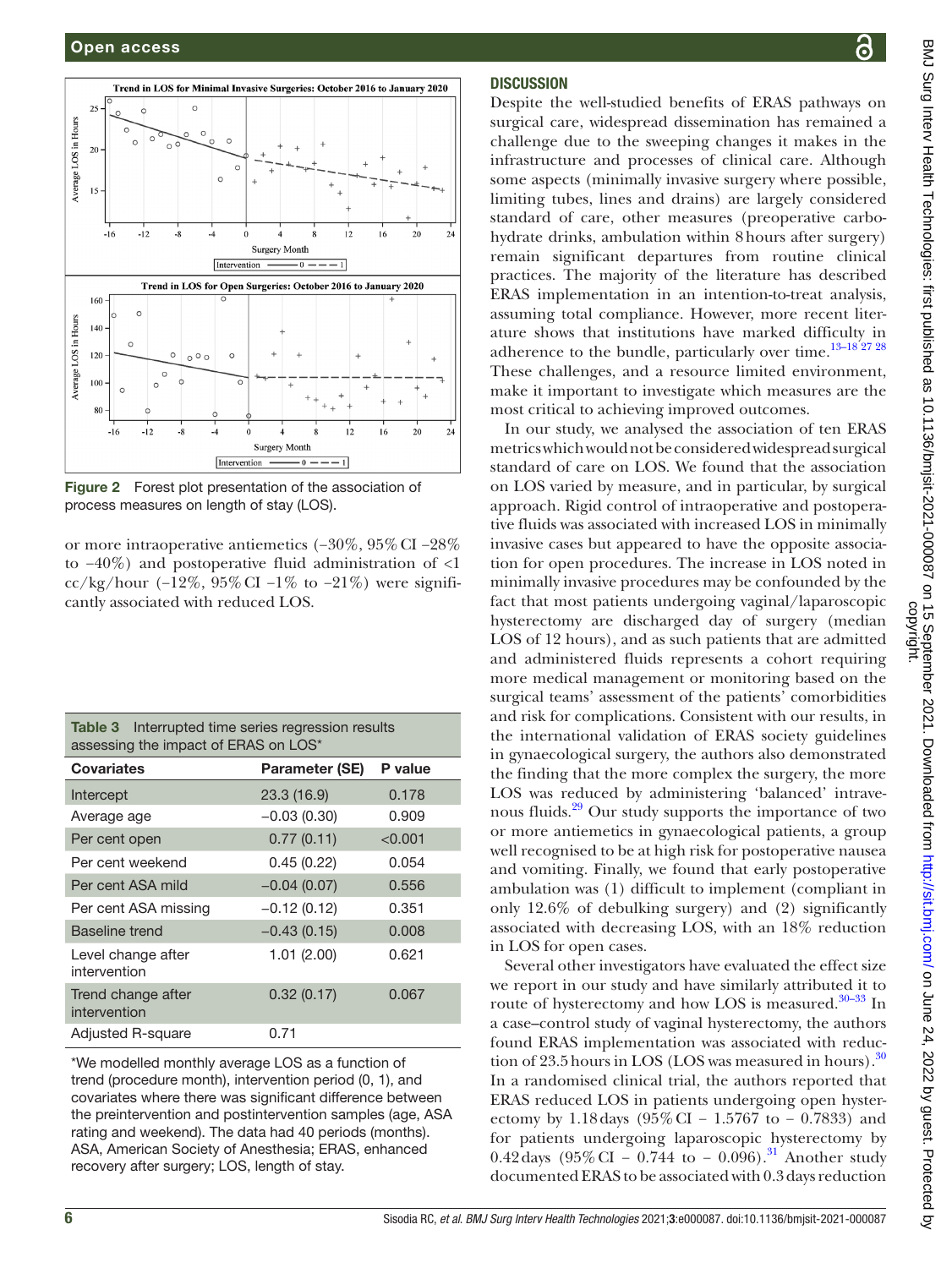<span id="page-6-0"></span>

| Multivariate regression results assessing association of individual process metrics and LOS<br>Table 4 |            |                                   |            |              |  |  |
|--------------------------------------------------------------------------------------------------------|------------|-----------------------------------|------------|--------------|--|--|
|                                                                                                        |            | <b>Minimally invasive surgery</b> |            | Open surgery |  |  |
| <b>Covariates</b>                                                                                      | Rate ratio | 95% CI                            | Rate ratio | 95% CI       |  |  |
| Age group (ref $\leq$ 45)                                                                              |            |                                   |            |              |  |  |
| 46-65 years                                                                                            | 1.03       | 1.00 to 1.07                      | 1.15       | 1.01 to 1.31 |  |  |
| $>65$ years                                                                                            | 1.09       | 1.05 to 1.13                      | 1.29       | 1.11 to 1.50 |  |  |
| BMI (ref=normal)                                                                                       |            |                                   |            |              |  |  |
| Overweight                                                                                             | 1.05       | 1.01 to 1.08                      | 1.07       | 0.95 to 1.21 |  |  |
| Obese                                                                                                  | 0.97       | 0.94 to 1.01                      | 1.18       | 1.04 to 1.33 |  |  |
| ASA (ref=mild)                                                                                         |            |                                   |            |              |  |  |
| Healthy                                                                                                | 0.97       | 0.92 to 1.02                      | 0.90       | 0.67 to 1.12 |  |  |
| Severe                                                                                                 | 1.07       | 1.02 to 1.11                      | 1.12       | 0.97 to 1.29 |  |  |
| Missing                                                                                                | 0.97       | 0.93 to 1.02                      | 1.13       | 0.99 to 1.27 |  |  |
| Has diabetic                                                                                           | 1.03       | 0.98 to 1.08                      | 0.99       | 0.82 to 1.20 |  |  |
| Weekend (ref=weekdays)                                                                                 | 1.12       | 1.03 to 1.23                      | 1.08       | 0.90 to 1.29 |  |  |
| Surgery year* (ref=2017)                                                                               |            |                                   |            |              |  |  |
| 2018                                                                                                   | 0.96       | 0.92 to 1.00                      | 0.90       | 0.78 to 1.03 |  |  |
| 2019                                                                                                   | 0.90       | 0.87 to 0.94                      | 0.91       | 0.79 to 1.05 |  |  |
| Process metrics                                                                                        |            |                                   |            |              |  |  |
| Preemptive analgesia                                                                                   | 1.00       | 0.97 to 1.03                      | 1.09       | 0.98 to 1.21 |  |  |
| Intraop <4cc/kg/hour                                                                                   | 1.04       | 1.01 to 1.07                      | 0.91       | 0.80 to 1.04 |  |  |
| Antiemetics                                                                                            | 1.03       | 0.97 to 1.08                      | 0.70       | 0.60 to 0.82 |  |  |
| Postop analgesia                                                                                       | 1.01       | 0.98 to 1.04                      | 1.01       | 0.91 to 1.11 |  |  |
| Postop <1cc/kg/hour                                                                                    | 1.37       | 1.32 to 1.42                      | 0.88       | 0.79 to 0.99 |  |  |
| Ambulation <8 hours                                                                                    | 0.47       | 0.45 to 0.48                      | 0.92       | 0.79 to 1.07 |  |  |
| Bowel preparation                                                                                      | <b>NA</b>  |                                   | 1.13       | 1.00 to 1.27 |  |  |
| Preoperative carbohydrate drink                                                                        | 1.00       | 0.96 to 1.04                      | 1.08       | 0.97 to 1.21 |  |  |
| Preoperative chlorhexidine wash                                                                        | 1.00       | 0.97 to 1.03                      | 0.92       | 0.81 to 1.03 |  |  |
| Likelihood ratio test+<br>$\chi^2(20)$ =2419, p<0.001                                                  |            | $\chi^2$ (21)=84, p<0.001         |            |              |  |  |

\*For surgery year, data from October to December 2016 data are treated as 2017 data and January 2020 data are treated as 2019 data.

†The likelihood ratio test compares an empty model with the model specified in the table.

ASA, American Society of Anesthesia; BMI, body mass index; LOS, length of stay; NA, not availble.

in LOS among patients undergoing hysterectomy by laparotomy route (2.6days before ERAS vs 2.3days after ERAS,  $p=0.011$ ).<sup>[32](#page-7-10)</sup> In a study defining LOS as a binary outcome, discharged home after surgery or admitted to hospital, ERAS implementation reduced admission to the hospital after surgery by 40% (70% before vs 33% after ERAS implementation,  $p<0.05$ ).<sup>[33](#page-7-11)</sup>

The results of our study underscore the importance of measuring strict adherence to ERAS pathways bundle items in order to optimise programme success. It also highlights the benefit of tailoring the protocol to include only critical items that will facilitate programme implementation, adherence and sustainability. As surgical innovation and efforts to improve value-based care delivery evolve, continued research in identifying key and relevant ERAS pathway components will be necessary in order to

facilitate and identify opportunities to complement other care programmes such as home hospital services.

Strengths of our study include that ERAS was implemented by a robust centralised team with high fidelity data capture and strict criteria for compliance. All surgeons, without exclusion, participated in ERAS. Data were captured prospectively, and our large volume of surgeries allowed us to differentiate the associations of the process measures on both minimally invasive versus open surgeries. The study also has several limitations. Our results are based on observational data and we cannot claim the observed relationship between LOS and ERAS measures reflect causal relationship. Other limitations include relatively low compliance in certain measures, and inability to further analyse debulking/open procedures based on surgical radicality.